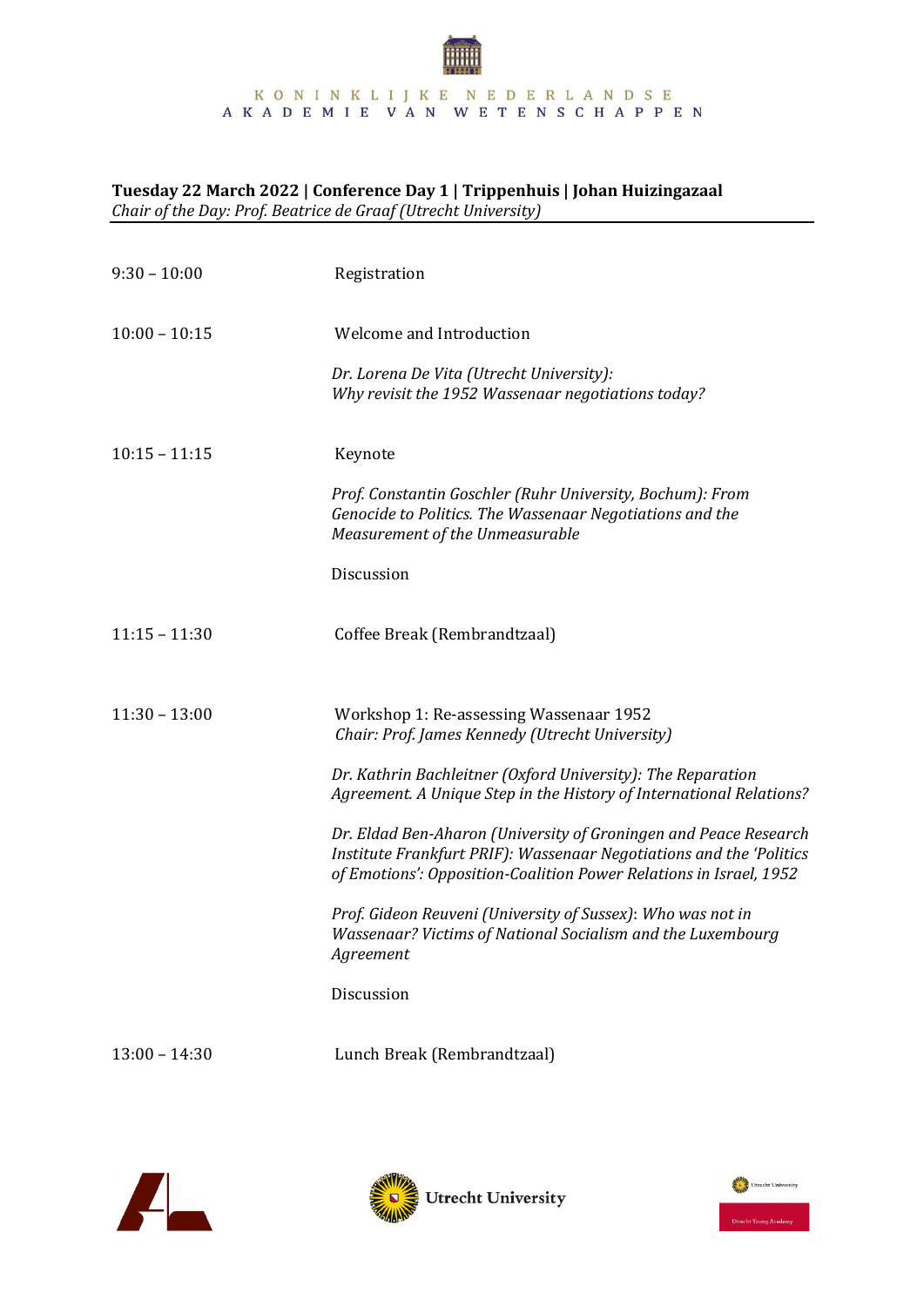| $14:30 - 16:30$ | Workshop 2: Wassenaar, 1952 - Looking back, looking ahead<br>Chair: Dr. Brianne McGonigle Leyh (Utrecht University)                                                                                         |
|-----------------|-------------------------------------------------------------------------------------------------------------------------------------------------------------------------------------------------------------|
|                 | Linda Kinstler (UC Berkeley): "An Incomplete Liquidation of the<br>Past": The Unfinished Work of the Reparations Commission                                                                                 |
|                 | Prof. Ronald W. Zweig (New York University): German Reparations,<br>the Jewish World and the Origins of the Claims Conference                                                                               |
|                 | Prof. Wouter Veraart (Vrije Universiteit Amsterdam): 1952 as a<br>Turning Point in the History of Restitution of Property Rights in<br>Western Europe                                                       |
|                 | Prof. José Brunner (Tel Aviv University) and Dr. Iris Nachum<br>(Hebrew University of Jerusalem): German Legal Categories and the<br>Jewish Struggle for Compensation Following the Luxembourg<br>Agreement |
|                 | Discussion                                                                                                                                                                                                  |
| $16:30 - 16:50$ | Tea Break (Rembrandtzaal)                                                                                                                                                                                   |
| 16:50-17:50     | Keynote                                                                                                                                                                                                     |
|                 | Prof. Susan Slyomovics (UCLA): Three Generations, One<br>Wiedergutmachung                                                                                                                                   |
|                 | Discussion                                                                                                                                                                                                  |
| 18:15           | <b>Conference Dinner</b>                                                                                                                                                                                    |





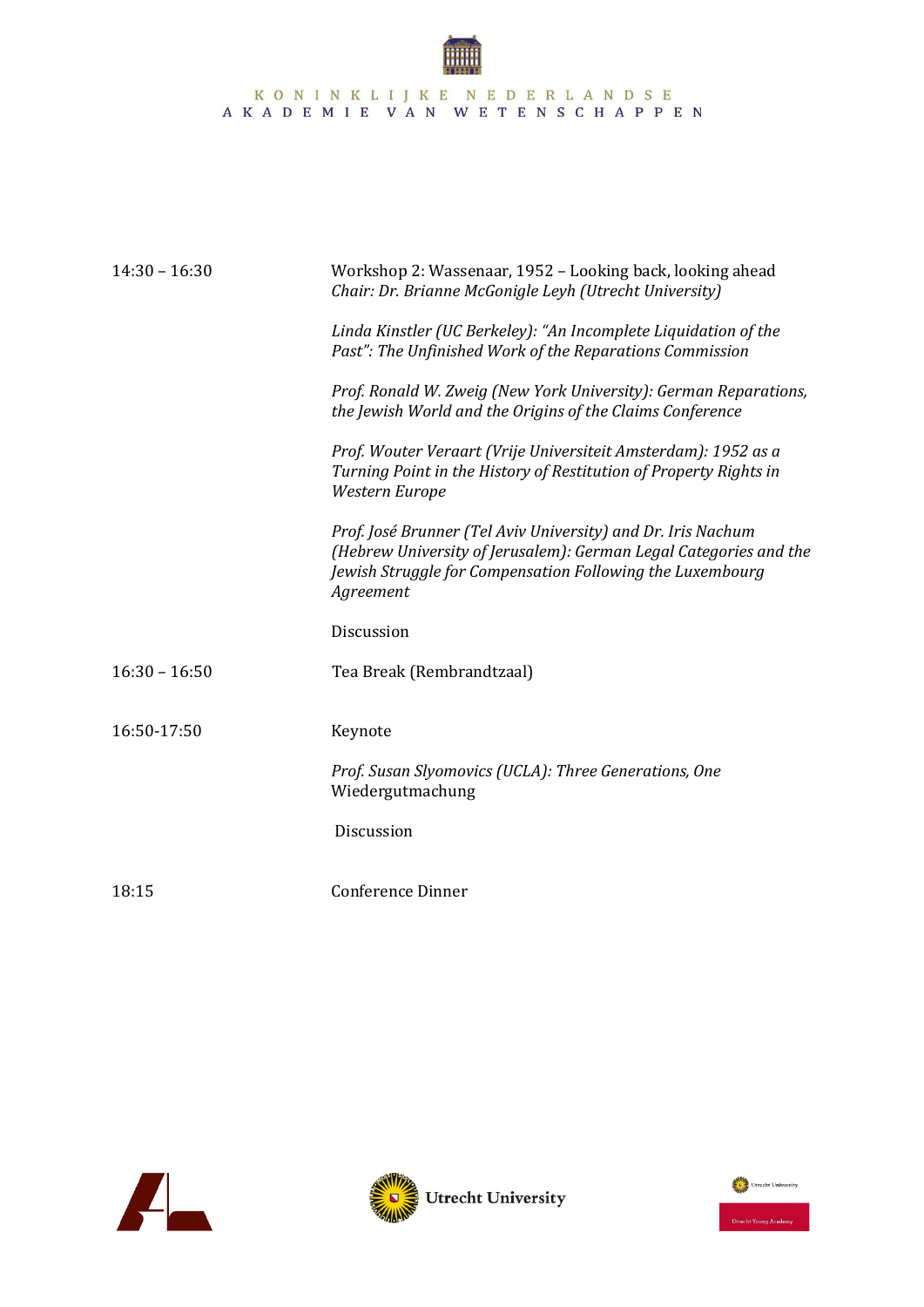#### **23 March 2022 | Conference Day 2 | Trippenhuis | Johan Huizingazaal**  *Chair of the Day: Prof. Stephan Parmentier (KU Leuven)*

| $9:30 - 10:00$  | Registration                                                                                                                                                                                           |
|-----------------|--------------------------------------------------------------------------------------------------------------------------------------------------------------------------------------------------------|
| $10:00 - 11:30$ | Workshop 3: Re-defining Reparations in the Twentieth<br>Century<br>Chair: Prof. Ido de Haan (Utrecht University)                                                                                       |
|                 | Dr. Hanco Jürgens (Duitslandinstituut / University of Amsterdam):<br>Reparation of Looted Furniture of Amsterdam Jews? Infrastructure,<br>Transport, Logistics, and Recovered Memory of the 'M-Aktion' |
|                 | Dr. Marieke Oprel (Radboud University): The Inter-Allied<br>Reparation Agency and the Negotiations of 1952                                                                                             |
|                 | Prof. Jacob Eder (Barenboim-Said Academy): The 'Forgotten<br>Victims' Debate in the 1980s                                                                                                              |
|                 | Discussion                                                                                                                                                                                             |
| $11:30 - 11:45$ | Coffee Break (Rembrandtzaal)                                                                                                                                                                           |
| $11:45 - 13:15$ | Workshop 4: Beyond Holocaust Reparations: Overlaps and<br>Dissonance<br>Chair: Prof. Nanci Adler (NIOD / University of Amsterdam)                                                                      |
|                 | Prof. Henning Melber (Nordic Africa Institute, Uppsala): Germany<br>and Reparations Today: Namibia Now                                                                                                 |
|                 | Dr. Hannah Goozee (Utrecht University): Re-Assessing Reparations:<br>The Case of South Africa                                                                                                          |
|                 | Prof. Nicole Immler (University of Humanistic Studies): Holocaust<br>Reparations: Scrutinizing 'the model' in Transitional Justice                                                                     |
|                 | Discussion                                                                                                                                                                                             |
| $13:15 - 14:15$ | Lunch Break (Rembrandtzaal)                                                                                                                                                                            |